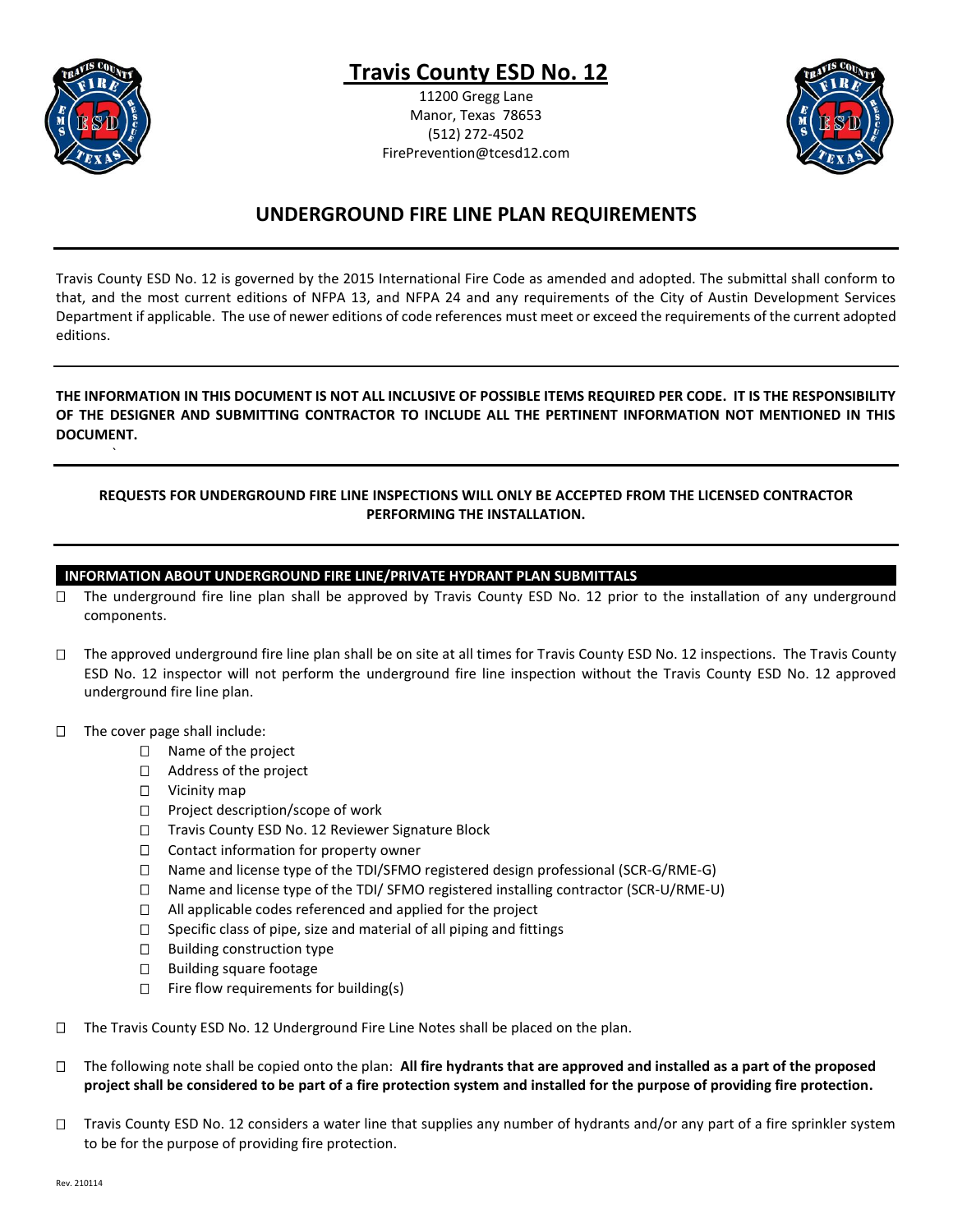- $\Box$  Underground mains feeding NFPA 13 or NFPA 13R sprinkler systems must be installed and tested in accordance with NFPA 13 or NFPA 13R, the fire code and Travis County ESD No. 12 adopted amendments, by a licensed sprinkler contractor with a plumbing permit. The entire main must be hydrostatically tested at one time, unless isolation valves are provided between tested sections. Travis County ESD No. 12 requires permits, underground fire line plans to be submitted for approval, and inspections to ensure installation compliance.
- $\Box$  Underground mains feeding hydrants shall be installed and tested in accordance with NFPA 24, the fire code and Travis County ESD No. 12 adopted amendments, by a contractor licensed to perform the installation. The entire main must be hydrostatically tested at one time, unless isolation valves are provided between tested sections.
- $\Box$  Travis County ESD No. 12 considers the piping from the point of connection at the municipal water supply to the fire hydrants and the base of any fire sprinkler riser part of a fire protection system.
- $\Box$  The presence of domestic water supply taps off of the main water line or a shared supply line with fire sprinkler riser does not override any requirements of Travis County ESD No. 12 or NFPA 24. NFPA 24 shall apply to all underground installations and installations shall be permitted and inspected by Travis County ESD No. 12.
- The utility contractor shall consult Travis County ESD No. 12 regarding any jurisdiction requirements for utility contractors.
- $\Box$  The appropriate individual shall consult with Travis County ESD No. 12 (the AHJ) for requirements related to the underground water main pipe and installation of the water main/fire hydrant line.

### **LICENSE REQUIREMENTS**

- $\Box$  A copy of the license of the contractor installing the pipe for the supply to any part of the fire protection system shall be provided to Travis County ESD No. 12 PRIOR to installation of any pipe.
- $\Box$  Underground fire line installations shall be performed by individuals licensed by the State of Texas to install fire protection systems. It shall be considered unacceptable for a licensed company to sub-contract installation work to non-licensed companies.
- $\Box$  A registered firm may not subcontract with an unregistered firm to allow the unregistered firm as an independent contractor to perform any act of a fire protection sprinkler contractor.

#### **PIPING AND MATERIAL INFORMATION**

- $\Box$  Provide the location of all on-site piping, hydrant(s) and riser(s), sectional valve(s), OS&Y valve(s), and post indicator valve(s), as required.
- $\Box$  Specify class, size and material of all piping and fittings.
- $\Box$  The locations of water mains serving the project, including pipe size and locations of public hydrants within 500 feet of the site shall be shown on the submitted plan.
- $\Box$  The hydrant detail (M511S-17A) shall be copied onto the plan. This hydrant is used in the jurisdiction of Travis County ESD No. 12.
- $\Box$  The stainless steel riser detail shall be copied onto the plan, if proposed. Contact Travis County ESD No.12 for questions.
- $\Box$  The sprinkler system piping shall not have a separate control valve unless supervised by an approved method found in NFPA 13 or NFPA 13R.

#### **INSPECTIONS**

- □ A minimum of FOUR (4) Travis County ESD No. 12 inspections are required for underground piping serving sprinkler systems and/or private hydrants: (1) Thrust block, (2) Start of 2-hour hydrostatic test, (3) End of 2-hour hydrostatic test and (4) Flush inspection.
- ANY additional inspections beyond the allotted FOUR (4) underground fire line inspections SHALL INCUR A REINSPECTION FEE. If additional inspections are necessary, reinspection fees shall be paid prior to any additional Travis County ESD No. 12 inspections.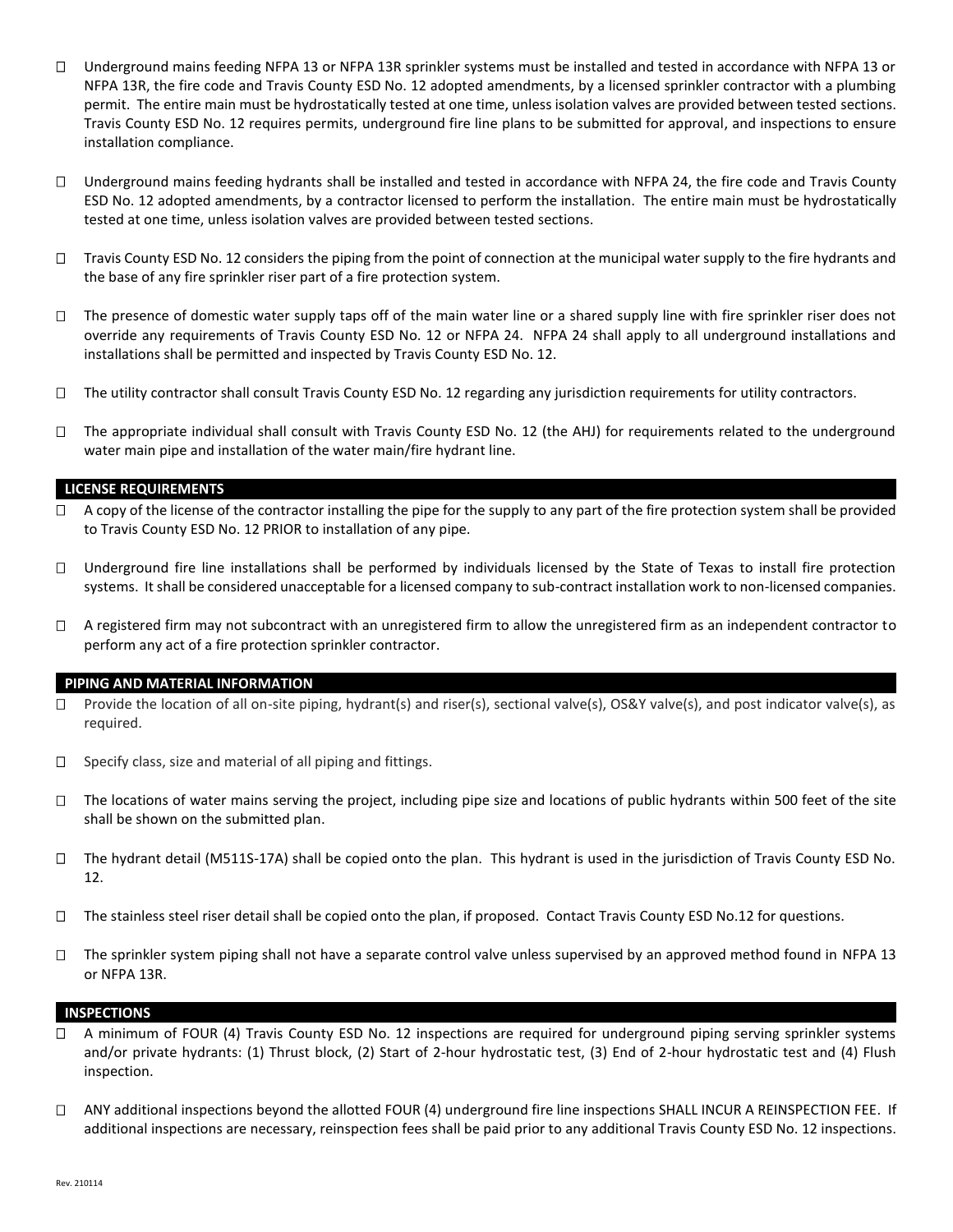$\Box$  Refer to the Underground Installation Information document on the Travis County ESD No. 12 website for specific installation questions.

**THRUST BLOCK INSPECTION:** A visual inspection will be required before the fire mains are covered to verify location of valves, pipe type, size, wrapped joints and proper installation of restraints. If the pipe is covered up prior to the inspection, the inspection will be terminated and the pipe **WILL BE REQUIRED TO BE UNCOVERED**.

- $\Box$  A 6-inch bed of clean fill sand shall be provided below the pipe and 12-inches above the pipe (total of 18 inches plus outer diameter of the pipe).
- □ Pipe shall be buried at least 36" where subject to loading (e.g., driveways, parking lots) and at least 30" elsewhere. Trenches shall be of sufficient depth to account for potential freezing conditions and to allow the required cover above the pipe.
- $\Box$  All pipe shall be approved for use in fire service systems. The pipe used must meet the minimum standards of the water purveyor supplying the water for the project. Class 150 will be used at a minimum, and class 200 pipe shall be used where the water pressure exceeds 150 psi. The use of galvanized pipe is PROHIBITED when a portion of the system is buried.
- $\Box$  All ferrous pipe and fittings shall be protected with a loose 8-mil polyethylene sheeting. Use of any polyethylene material without ANSI/AWWA information listed on the product will not be accepted. The ends of the polyethylene sheets and any splices made for tees or other piping components shall be tightly sealed with two-inch tape that is approved for underground use. Duct tape and other common household or industrial tape will not be accepted without manufacturer specifications indicating the tape is approved for underground use.
- $\Box$  Bolts used for underground connections, including T bolts, shall be cleaned and thoroughly coated with asphalt or other corrosion retarding material after assembly and prior to the installation of polyethylene tube.
- $\Box$  Sectional valves shall be provided at appropriate points within piping sections such that the number of fire protection connections between sectional valves does not exceed six.
- $\square$  Sectional valves are necessary to allow isolation of piping sections to limit the number of fire protection connections impaired in the even of a break or to make repairs or extensions to the system. Fire protection connections can consist of sprinkler system lead-ins, hydrants, or other fire protection connections.
- $\Box$  Thrust blocks, or another approved method of thrust restraint, shall be provided wherever pipe changes direction.
- Care shall be taken when forming and pouring thrust blocks so that fittings and joints are not buried in concrete.
- $\Box$  A minimum two-inch clearance shall be provided where the pipe passes through slabs or walls.
- $\Box$  Underground system shall terminate at the riser flange and placed a maximum of 18 inches from an exterior wall and 6 inches above the slab.
- $\Box$  The FDC shall contain a minimum of two 2  $\frac{y}{n}$  inlets. When the system design demand, including the interior hose stream demand or a standpipe, is a minimum 500 gpm, four 2 ½" inlets shall be provided.
- $\Box$  Pipe running under a building or building foundation shall be stainless steel and shall not contain mechanical joints.

**HYDROSTATIC TESTING:** Thrust blocks shall be poured and in place. Pipe shall be center-loaded with clean sand to prevent uplift, but all joints shall remain exposed.

- $\Box$  The underground main shall be able to be isolated off the existing main and at the point it terminates to the building.
- $\Box$  All piping and attached appurtenances subjected to system working pressure shall be hydrostatically tested at 200 psi or 50 psi in excess of the system working pressure, whichever is greater, and shall maintain that pressure +/- 5 psi for 2 hours.
- $\Box$  The hydrostatic test shall commence upon the arrival of the Travis County ESD No. 12 inspector and shall end upon the return of the Travis County ESD No. 12 inspector. Unwitnessed hydrostatic tests will not be accepted.